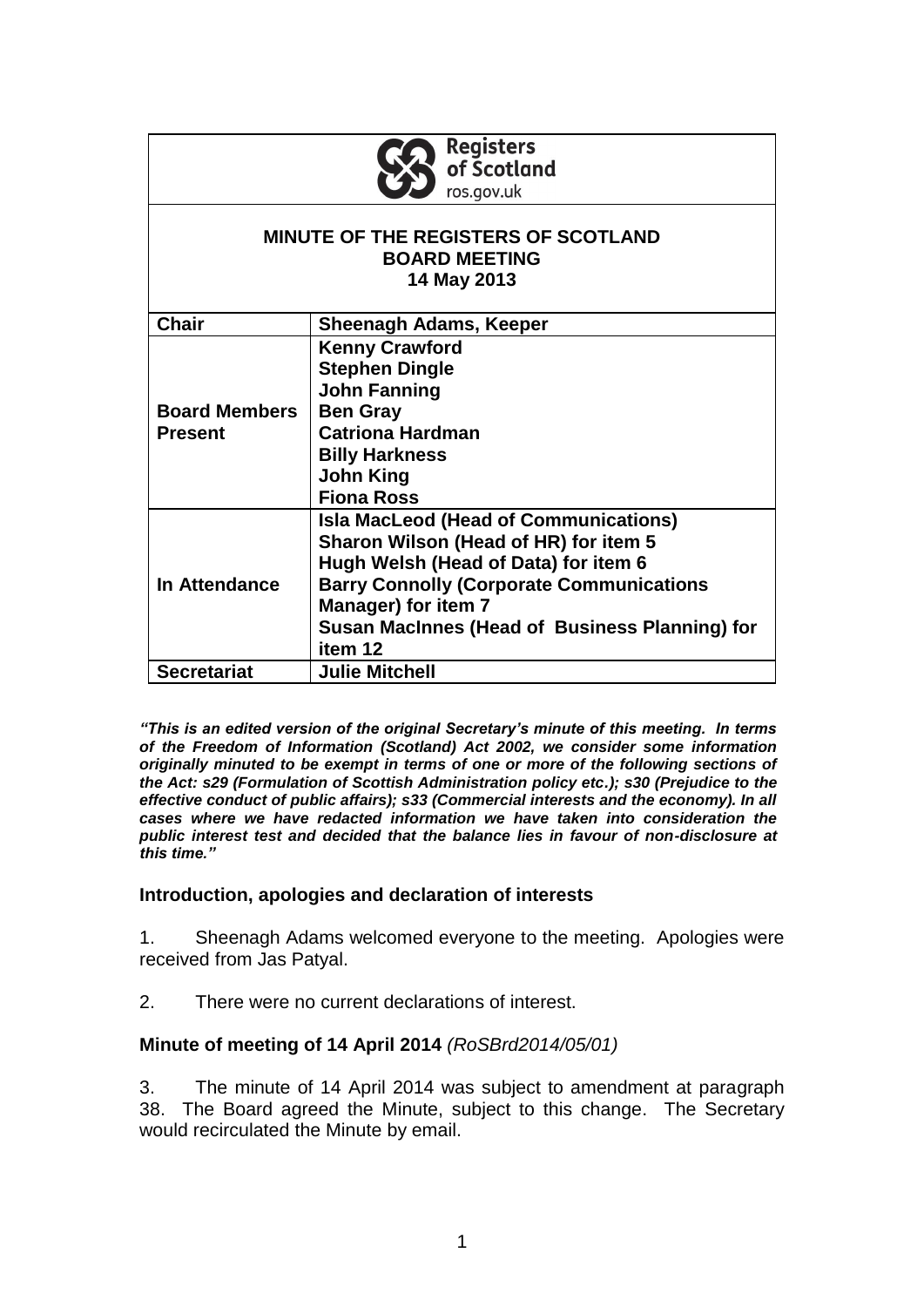# **Action Log** *(RoSBrd2014/05/02)*

## 4. **Action 1155 Accurate transaction costs**

John Fanning noted that he had taken responsibility for this action now that he had line management responsibility for the business analysts but that he was unclear exactly what the Board had been looking for.

5. The Board clarified that they had requested transaction costs for all products. John agreed that he would develop a cost methodology paper for the August Board with a view to setting a baseline for measurement for post-December 2014.

## 6. **Action 1243 Completion of the land Register – Date of Consultation**

John King advised the Board that he had been informed that a Land Reform Review Group, set up by Scottish Minsters, was due to report to the Scottish Cabinet on 20 May 2014. RoS had not been consulted by the group but John noted that there was a possibility that the group would make a recommendation or comment on a date for completion of the Land Register. RoS had been asked to provide some information on the 2012 Act but not for its view or comments.

## **IT Update/LR 2012 Act Implementation Update**

7. John King advised the Board that the Designated Day would be 8 December and that the relevant Order would be signed by the Minister that day. Following this, RoS would complete seven Statutory Instruments for commencement of the Act.

8. John advised the Board that the project was currently on track and the Project Board and EMT had recently had sight of some project deliverables and this was providing reassurance. He noted that management of risks was ongoing and quality assurance would be provided by ongoing review from RoS Internal Auditors. He reassured the Board that Stephanie Kerr (Audit Committee member) had reviewed the implementation plan and was content. She would continue to provide assurance through a regular catch up with him and other project board members as necessary. The coming months would see a number of stakeholder and user events taking place at appropriate levels of technicality.

9. John advised the Board that the Transition project was also on track with no RED issues.

10. Kenny Crawford reported that a separate project had been initiated to manage the design and delivery of a new suite of digital reports. RoS had engaged with a specialist supplier to develop a proof of concept to deliver these new services through the current delivery portal. The target date for delivery of the ePortal element was October 2014.

11. Stephen Dingle commented that the Audit Committee was content with progress, particularly considering the starting point. He noted that they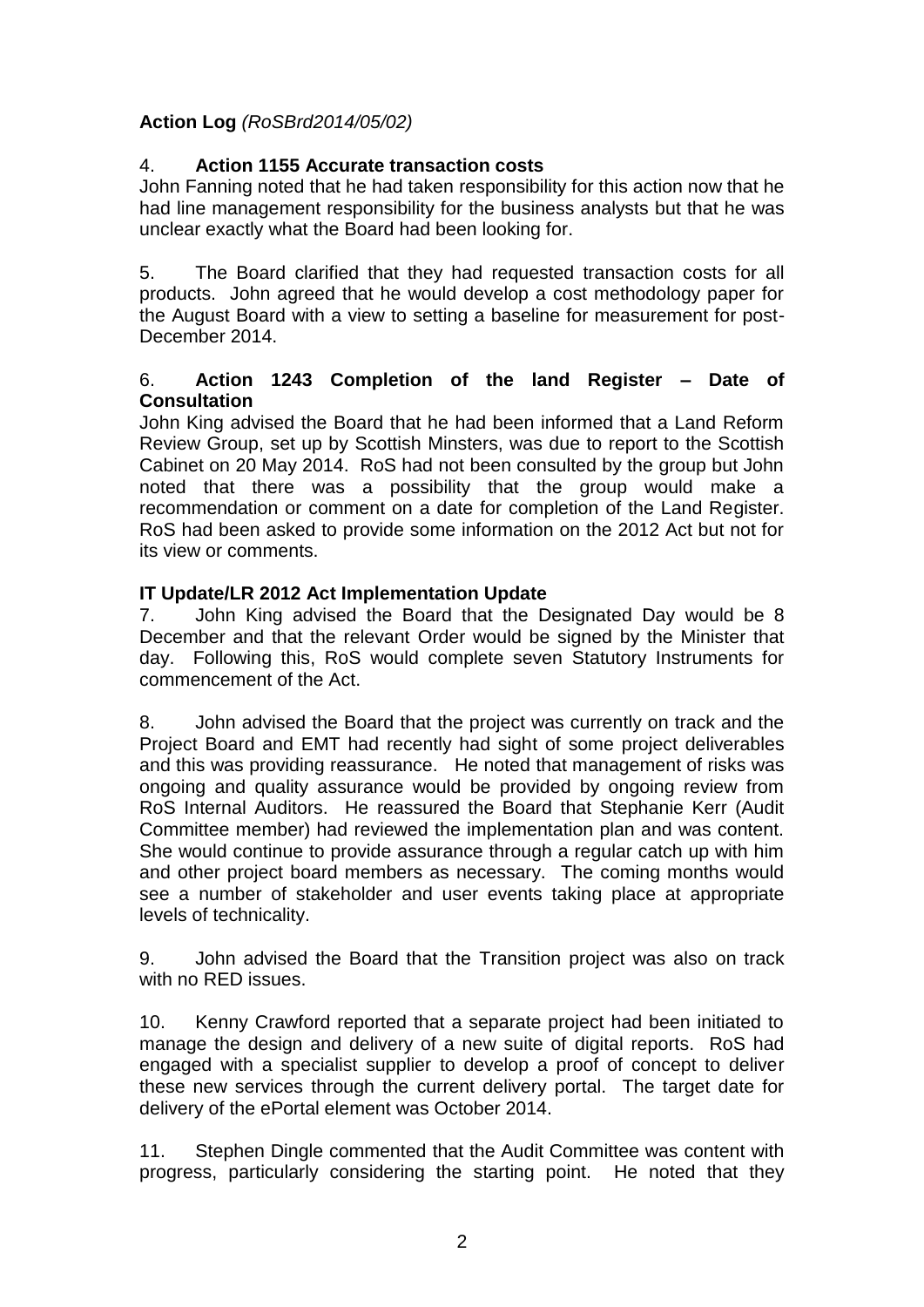remained concerned about contingency in terms of time but were encouraged that lessons had been learned and progress was being made. Stephen noted that he was receiving a monthly milestone report on the Audit Committee's behalf and would share this with his Non Executive colleagues.

## **Land and Building Transaction Tax**

12. John King advised that RoS would not be delivering the IT system for LBTT. He noted that he had raised the possibility of compatibility issues with ARTL now that RoS had no control over development.

#### **Human Resources RoS Board Development –** *RoSBrd2014/05/03*

13. Sheenagh welcomed Sharon Wilson to the meeting.

14. Sharon referred to the paper submitted, which provided the Board with the findings from her one-to-one meetings with each member.

15. The Board thanked Sharon for her work and felt that there was appropriate challenge to the work she had done with them and that the outcomes were significant.

The Board agreed that all "quick wins" should be implemented. These were:

- EMT papers to be circulated to NEDs;
- reports and papers on significant issues shared with NEDs;
- more contact between Executive and Non-Executive members between Boards generally, and/or in relation to specific issues, by telephone, in person, and by 'newsletter';
- particular NEDs involved with particular issues on a more frequent basis;
- NEDs attend EMT occasionally; and
- pre-meets so that NEDs can gain a better sense of 'what's keeping Board members awake at night'.

16. There were wider issues raised by the work that would need further consideration. This included a governance review and C-Band development.

17. The Board agreed that this needed further consideration and they would consider the next steps.

#### **Health and Safety Annual Report**

18. Billy Harkness introduced the report, which noted 18 completed accident report forms during 2013-14.

19. The Board noted the report and approved the policy.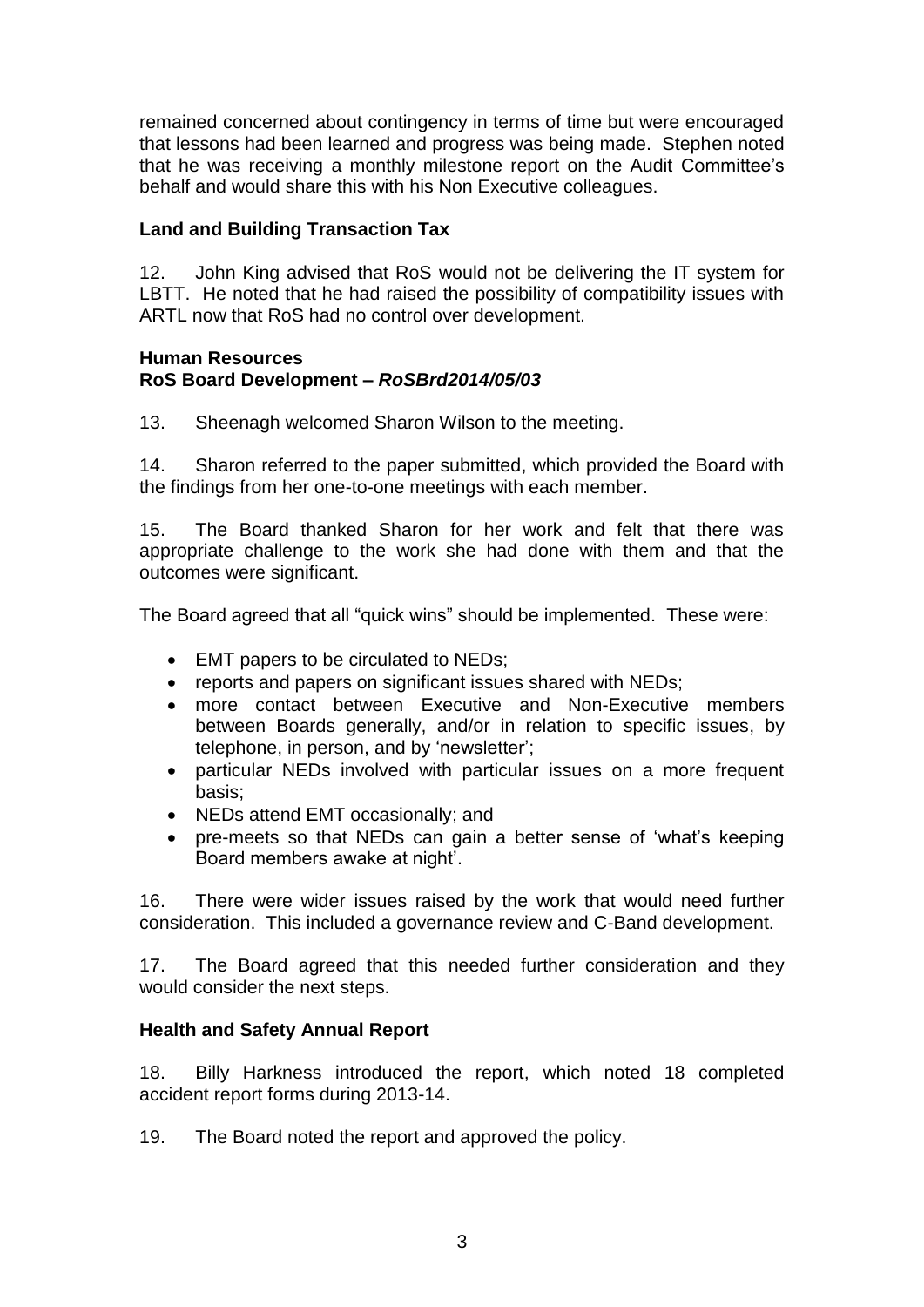20. Billy advised that recruitment was underway for a new Head of Estates and Security. One of the post holder's key deliverables would be to review the Health and Safety processes and procedures to make the process more proactive over the next 12 months.

## **Commercial Services – Data Strategy** *RoSBrd2014/05/05a&b*

21. Sheenagh welcomed Hugh Welsh to the meeting.

22. Kenny Crawford introduced Hugh to the Board and provided some background to the Data Strategy presented, referring the Board to discussions in November 2013.

23. Kenny referred to the first paper, which updated the Board on progress within the data team and provided some context for the Data Strategy. He commented how the Data Strategy, Communication Strategy and Digital Strategy were all inextricably linked.

24. Hugh presented the Data Strategy and gave a presentation on key issues with Data provision, which were primarily with format and compatibility.

25. Ben Gray referred to concerns over data quality and noted that as a Board member he was concerned about the integrity of the registers.

26. John King reassured Ben that most data issues were minor and had no effect on Title or the overall integrity of the registers.

27. Kenny advised that work was ongoing with a third party to understand the value of RoS' Data. This work was welcomed by the Board.

28. Fiona Ross requested a schematic of types of data and a market comparison.

29. Kenny noted that RoS would need to agree where it wanted to compete in the market but accepted that work needed to be done before the Board could debate this.

30. The Board agreed in principle that an offering in the data market could smooth out revenue streams and lessen the impact of housing market fluctuations.

31. The Keeper thanked Kenny and Hugh for the work completed to date and asked that some follow up actions be undertaken:

- a report done to address the integrity of the register in relation to data issues;
	- a business case for entering the Data Market; and
- a business case for public value in data.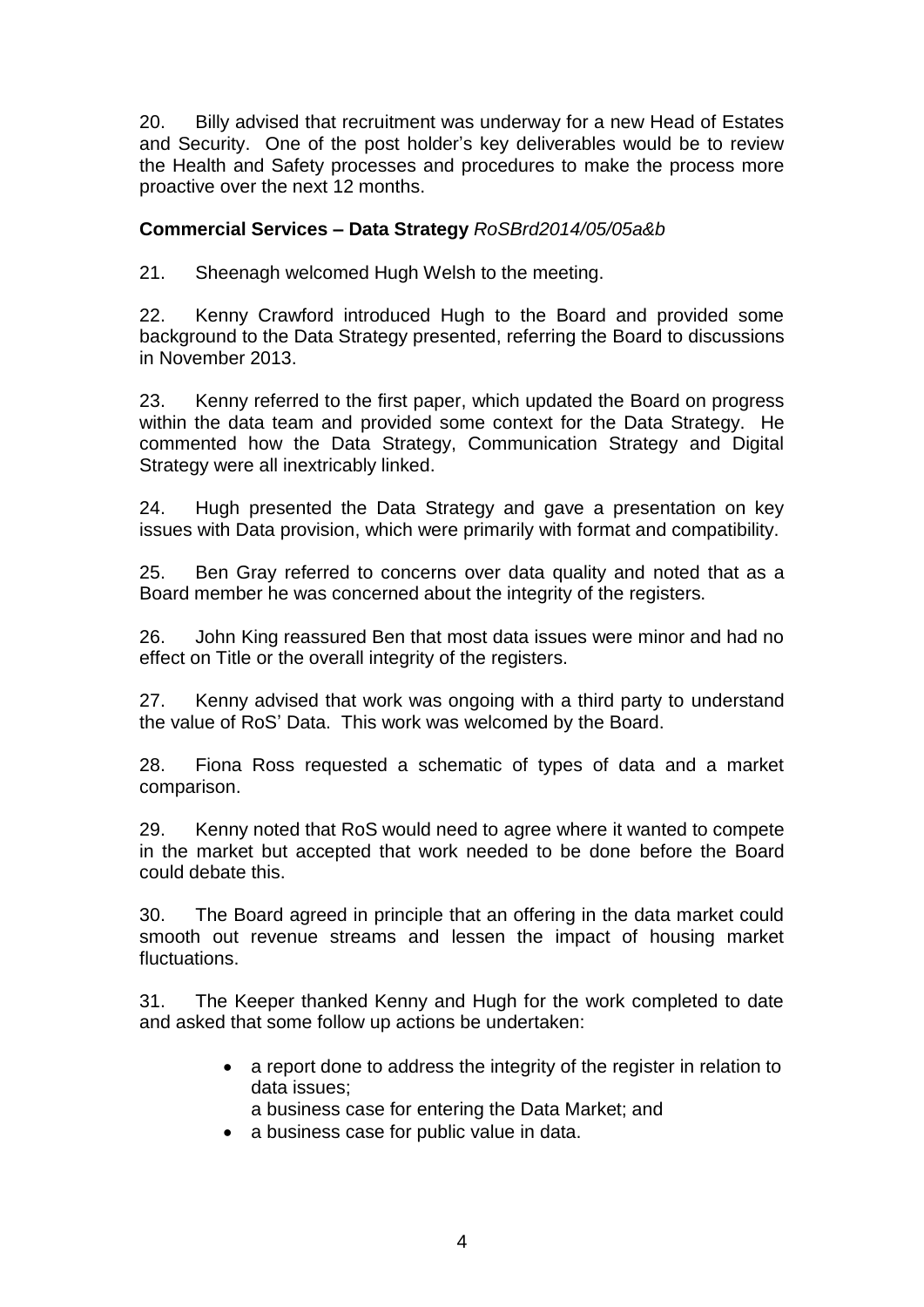32. Hugh advised that Data Protection advice was being sought from Legal Services. The Board recommended that any plans for data release should be referred to the Scottish Government Legal Directorate for completeness.

33. Kenny agreed to report to the Board on progress in August.

## **Security and Information Assurance Strategy – RoSBrd2014/05/07 (item taken out of agenda order)**

34. Billy updated the Board on the management of Information Assurance and asked for support for the introduction of an Information Assurance Strategy.

35. The Board noted the report and approved the Information Assurance Strategy. They also agreed that the Security and Information Assurance Team should engage with stakeholders to determine the Information Assurance Maturity Model levels appropriate to RoS in each category and report to the Board proposing next steps.

## **White Paper Update**

36. Kenny Crawford updated the Board on constitutional reform.

### **Communications Strategy report and update - RoSBrd2014/05/06 (item taken out of agenda order)**

37. Sheenagh welcomed Barry Connolly, Corporate Communications Manager, to the meeting.

38. Isla MacLeod and Barry Connolly presented a paper that advised of the new best practice approach on evaluating communications work and provided an update on the implementation of the RoS communication strategy. The paper was supplemented by a presentation that highlighted where the website and marketing campaigns had been most successful.

39. Isla commented that she had an ongoing challenge in two particular areas:

- internal change communication; and
- stakeholder engagement on a continual basis.

40. She felt that adoption of the Government Communication Service best practice approach to evaluation would help her assess the effectiveness of each communication task or campaign and help the team plan for the future.

41. The Board thanked Isla and Barry for their report and acknowledged how difficult it was to measure the effectiveness of some of the communications team's work. The Board welcomed the adoption of the GCS approach.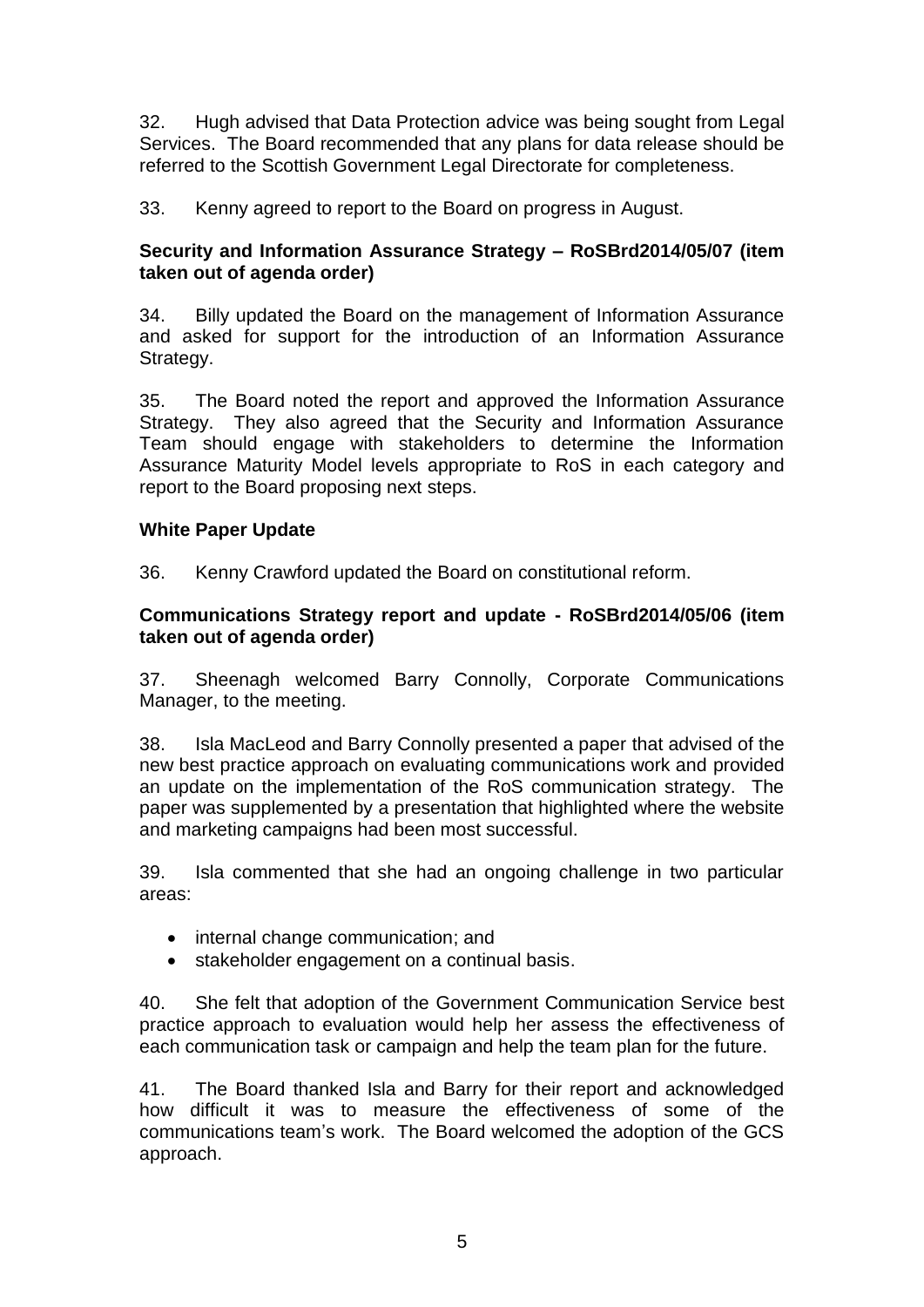## **Key Risk Register and Issue Tracker – RoSBrd2014/05/08**

42. Catriona Hardman presented the Key Risk Register and Issue Tracker to the Board for noting.

43. The Board was content with the changes made to the Risk Register, which they had recommended at their annual Risk Review meeting on 26 February.

44. They discussed in detail the Audit Committee's comments on Business Continuity. They agreed that Business Continuity should be embedded in RoS' culture in the same way as risk assessment was.

45. The Board considered whether Risk 7 on culture and transition could be amended so that Business Continuity was given focus here. The Board felt that the lack of Business Continuity focus was an issue and not a risk and should be managed as such.

# **Finance Update**

## **Performance and Financial Management Report**

46. John Fanning spoke to the Performance and Financial Management report, which advised the Board of the latest financial position at the end of March 2014 and of the service standards at week 52 of the 2013-14 reporting year. He highlighted that the position was not final and was pending year financial close processes.

- 47. John noted the key points from the report:
	- Service Standards: Registration performance against Service Standards had remained high. Intakes across all products were above profile. Registration Officers continue to work flexibly across a range of products to achieve Service Standards;
	- Income: March Registration income was favourable to the Q3 budget. This was mainly due to a further increase in TP volumes and average fees for DWs. Other Income was also favourable, as the target to meet commercial income by 5% had been met;
	- Profit: March YTD profit was significantly ahead of budget.
	- Overtime continued to address staff shortfalls.

48. The Board noted the PFM and thanked RoS staff for their hard work throughout the year. They specifically noted the performance against service standards and the Transfer of Part performance.